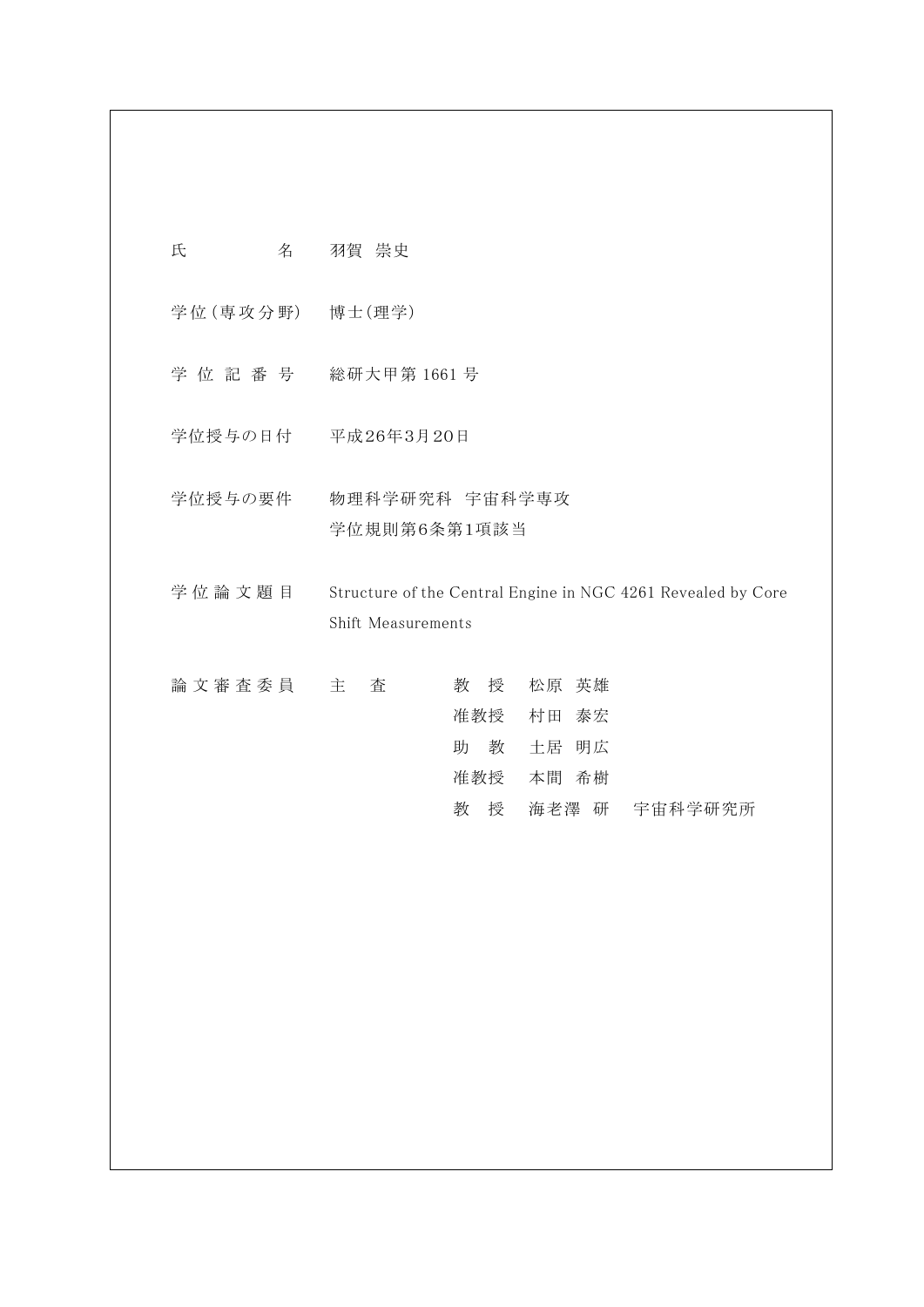## 論文内容の要旨

## 論文題目 Structure of the Central Engine in NGC 4261 Revealed by Core Shift Measurements

The compact regions in some galaxies generate a huge amount of energy and a various characteristic activities from radio thorough gamma rays, which called active galactic nuclei (AGNs). It is widely believed that the powerful energy and activities originate from a release of gravity energy onto a super massive black hole (SMBH) from an accretion disk and this is a central engine of AGNs. The parts of energy and matter can eject in the form of jets, which have relativistic speed and emit non-thermal synchrotron. A central engine and jets are most essential components for understanding the phenomena of AGNs. However, there are some remaining problems on the black hole, the accretion disk and the jet, respectively. We do not know the position of the black hole with a sufficient accuracy, the form and the state of the accretion disk and the details of the jet mechanism such as the originating point and the form.

 The main goal of this thesis is to determine the position of the black hole and to reveal the structure of the central engine and the jet mechanism. For this purpose, it is important to observe directly the location of generating the jet and the accreting the matter with the highest spatial resolution using very long baseline interferometry (VLBI). Additionally, I measure core positions with a high accuracy using multi-frequency astrometry observations and phase-referencing technique. A radio core represents the peak flux in VLBI images located at the base of jets. It appears different positions depending on frequencies, which is known as" core shift ", caused by absorption of the core emission. I select the best target source NGC 4261 for this research because it is nearby radio galaxy, has prominent two-sided jets and is a candidate of the accretion disk with sub-parsec scale.

 I analyzed the core shifts to measure the core positions in both approaching and counter jet side to determine the position of the central engine in NGC 4261. The position of the core at infinity of frequency, which indicates the emission peak with no absorption, was separated by  $82\pm16$  µas from 43 GHz core position, corresponding to 310±60 Rs (Schwarzschild radius). Additionally, it is found that the core (innermost component) in counter jet side appeared to approach to the same position. I confirm for the first time that the position of the jet base is coincided with the black hole in NGC4261. Following this determination, I investigated the structure of the accretion disk relative to the position of the black hole. Spectral index maps obtained by phase referencing technique indicate that the emission of the counter jet is affected by free–free absorption (FFA). It is consistent with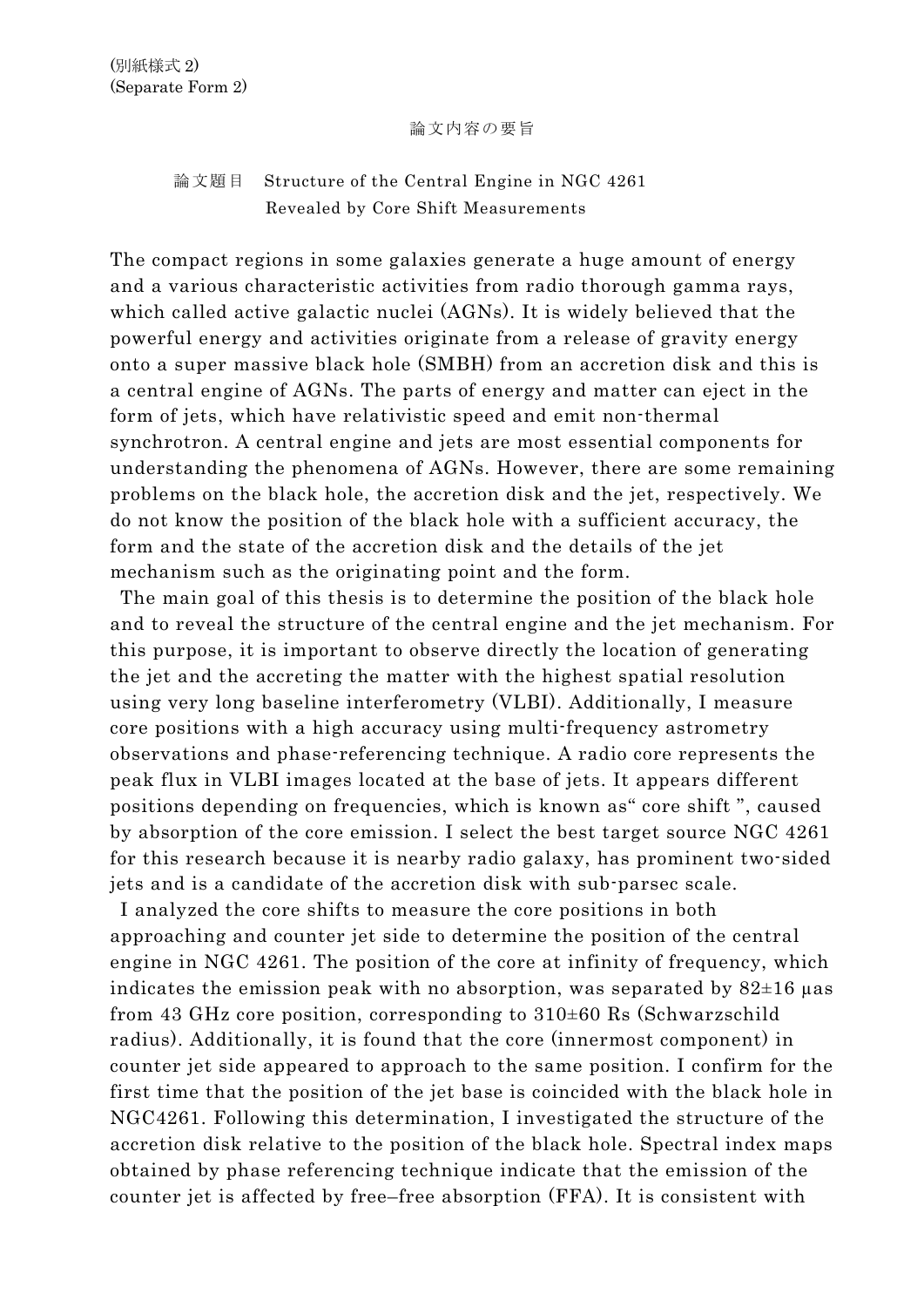the core shift profile on counter jet side because the core positions at 5–15 GHz cannot be explained for a simple synchrotron self-absorption (SSA) model. A possible solution is the SSA core shift with an additional disk-like absorber. The disk opacity profile at the counter jet side indicates the optical depth changes dramatically into optically thin at inner than the 22 GHz core position. I propose two-component structure; radiatively inefficient accretion flow (RIAF) at the inner region and a truncated disk in the outer region.

I also examined the form of the jet through the range from  $10^{\circ}3 - 10^{\circ}9$  Rs in NGC4261. Using Very Large Array (VLA) data in addition to VLBA data, I measured the jet width relative to the distance from the black hole. I found that the jet shape is maintained with almost conical  $(W \cdot r^a a$ , a =  $0.91\pm0.03$ , where W and r are the jet radius and the distance from the black hole, respectively) from parsec scale to kilo-parsec scale in outer region. This is clearly distinct from another nearby radio galaxy, M87, whose shape of the jet transitions in the region of the Bondi radius; the upstream jet maintains a parabolic shape and the downstream jet is a conical shape. Comparison of the shapes between them indicates that the jet of NGC 4261 is less accelerated while that of M87 is extremely accelerated from the modest velocity to almost light speed.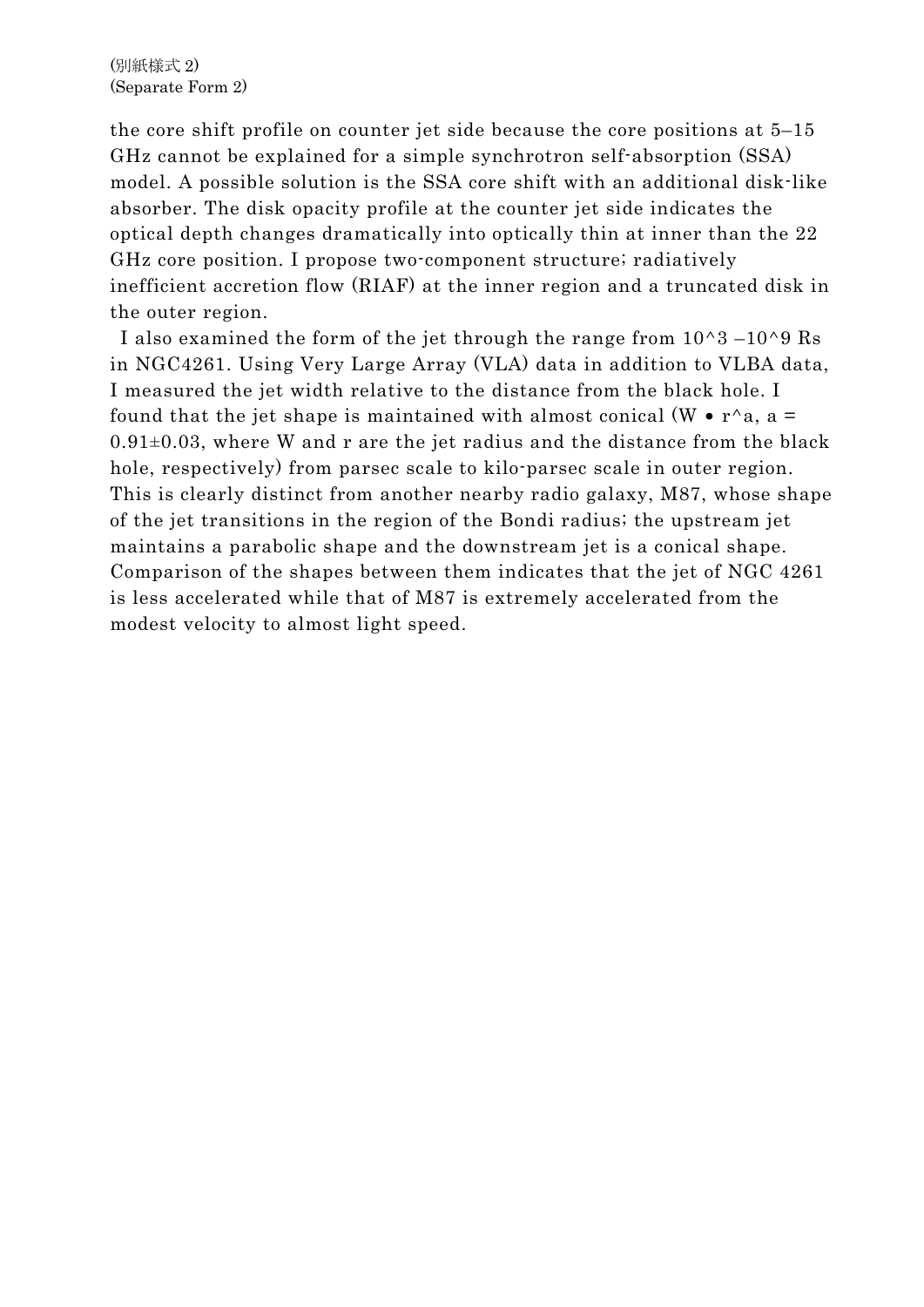## 博士論文の審査結果の要旨

Summary of the results of the doctoral thesis screening

論文題目:Structure of the Central Engine in NGC 4261 Revealed by Core Shift Measurements

 本論文は、比較的近傍に存在し、双方向にジェットを放出しているAGN(活動銀河核) を持つ電波銀河 NGC 4261に注目し、VLBI(超長基線電波干渉法)による1.4, 2.2, 5, 8, 15, 22, 43 GHzの多周波高空間分解能観測によって、AGNの中心エンジンであるブラックホー ル(BH)とその周辺にある降着円盤の構造を解明した。特に、プラズマガスによる吸収に注 目し、BHの位置の同定、その周辺の円盤の構造等について、以下に述べるような重要な結 果を得た。

第一章(Introduction)では、現在のAGNの中心エンジンの研究における未解決問題と して、BHの位置、降着円盤の状態・形状、さらにジェット発生のメカニズム等があること を示した。さらに、低周波電波の吸収にはSSA(Synchrotron Self Absorption:シンクロト ロン自己吸収)とFFA(Free-Free Absorption: 自由ー自由吸収)があり、その周波数依存性 の違いから、ジェットの根元の電波放射のピーク(電波コア)が、プラズマガスの吸収に よって低周波ほどジェットの発生点から離れていくコアシフト現象について説明し、これ らの問題に取り組んだ先行研究についてのレビューを行っている。さらに多周波数での観 測で高精度の結果を得るためには、位置天文観測を取り入れて正確に各周波数の画像を重 ね合わせることが重要であることを示した。また、この研究を進めるにあたって本博士論 文で研究対象とする電波銀河NGC4261を紹介した。この天体には双方向のジェット(我々 に近づいているアプローチングジェット(AJ)と、遠ざかっているカウンタージェット (CJ))が観測されており、また天体までの距離が近いことから、この研究に適している ことを示した。

第二章では、電波銀河NGC4261についての電波干渉計観測について述べている。パーセ クスケールの中心エンジンに近い領域の構造を得るための米国のVLBI観測装置である VLBAを使って多周波数位置天文観測を行い、さらにキロパーセクスケールの大きなジェ ットの構造を得るためアメリカ国立電波天文台のVLA(超大型干渉型電波望遠鏡)のアー カイブデータを使った。これらの観測とデータ処理方法について説明している。さらに位 置天文観測において得られた位置の誤差の見積もりについても、Appendix Bと合わせて記 述している。

 第三章では、各観測で得られたVLBIの各周波数での画像およびVLAの画像を最初に示 し、観測品質の基本的なバラメータ(空間分解能、画像の雑音レベル等)について述べて いる。得られた画像を使って、AJ、CJそれぞれについてコアの位置の同定を行った。その 結果、AJ側のコアシフトについては、SSAによって予想される周波数に対するべき乗則で 良く説明でき、43GHzでのコア位置から82±16マイクロ秒角上流側にジェットの発生点が あることを示した。一方、CJ側のコアシフトについては、単純なSSAモデルや球対称の吸 収物質によるFFAでは説明ができないことを示した。

さらにスペクトルインデックスのデータを示し、画像の重ね合わせによる誤差も見積も ったうえで明らかにスペクトルインデックスがSSAで説明できる2.5を超える領域がある ことを示し、FFAによる吸収があることを示唆した。

また、ジェットの構造については、VLBAおよびVLAの画像からジェットの幅について